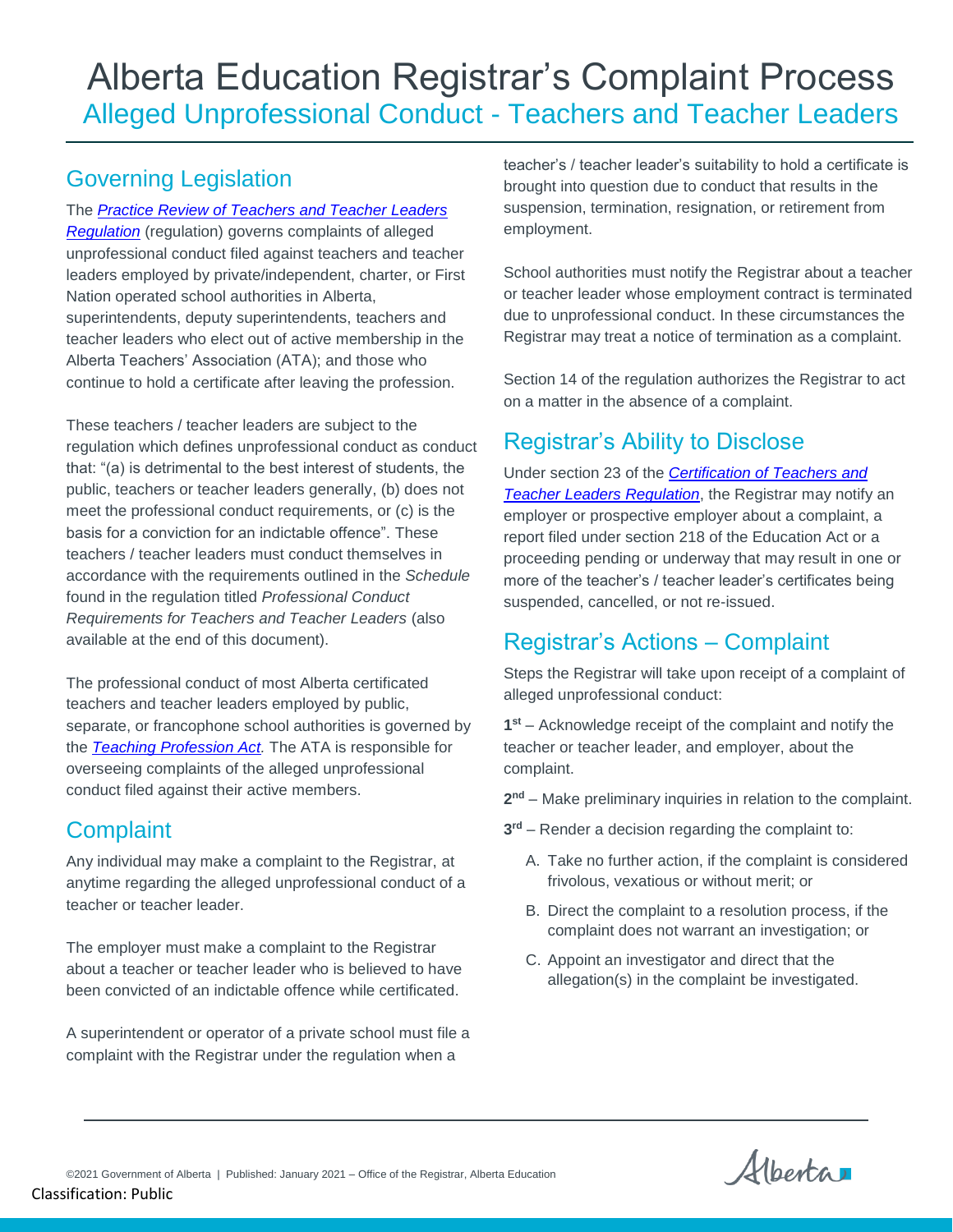### Investigation

When an investigator is appointed, the investigator will contact the teacher / teacher leader and the investigation into the complaint will begin within thirty (30) days of the investigator's appointment.

- Under the regulation, the investigator has broad authority to interview individuals in relation to the complaint, request any records and documents relevant to the investigation, keep copies of any information collected, and where applicable must attempt confirmation of possible indictable offence convictions.
- Upon completion of an investigation, the investigator will send the Registrar a written report of the investigation.

### Registrar's Actions - Investigation

Steps the Registrar will take upon reviewing a report from the investigator:

- **1 st** Render a decision regarding the complaint to:
	- A. Take no further action: if the complaint is considered frivolous, vexatious or without merit; or if there is insufficient evidence to warrant a resolution process or a hearing; or
	- B. Direct the Chair of the Practice Review General Panel to appoint a member of the Practice Review General Panel to conduct a resolution process under the regulation, and refer the complaint to the appointed member; or
	- C. Direct the Chair of the Practice Review General Panel to establish a Practice Review Hearing Committee to hear the matter and refer the complaint to the Practice Review Hearing Committee for a hearing.
- If it has been confirmed that the investigated teacher / teacher leader has been convicted of an indictable offence, the Registrar must direct the Chair of the Practice Review General Panel to establish a Practice Review Hearing Committee to hear the matter and refer the complaint to the Practice Review Hearing Committee.

**2 nd** – Serve the Registrar's Notice of Decision to the teacher or teacher leader, complainant, and employer.

**3 rd** – Send a copy of the investigation report to the teacher or teacher leader who was the subject of the investigation.

### Appeal of Registrar's Decision

The complainant may appeal the Registrar's decision if the Registrar decides not to take any further action on a complaint. Such an appeal must:

- Be made in writing and include reasons why the matter should be referred to a resolution or to a hearing; and
- Be delivered to the Chair of the practice review general panel within 15 days of the complainant being served with the Registrar's decision.

### Resolution

A complaint alleging unprofessional conduct by a teacher or teacher leader may be referred to a resolution process when the Registrar is of the view that there is evidence of unprofessional conduct, but where the nature of the conduct neither warrants an investigation nor a referral of the matter to a hearing committee.

The resolution process is conducted informally and in private by a member of the Practice Review General Panel who is appointed by the Chair of the Practice Review General Panel.

#### **During a Resolution Process:**

- The appointed member will review the facts, identify concerns with respect to the matter, assist in resolving the matter, and provide advice to the teacher or teacher leader, if appropriate.
- The appointed member will complete a report to the Registrar and provide their opinion about any further action that should be considered in regards to the complaint (matter resolved; investigation or hearing is warranted).
- Statements disclosed during a resolution process are without prejudice and confidential, they may not be disclosed to any person other than the Registrar, or used in any other proceedings without the consent of the parties.

# Registrar's Actions - Resolution

Steps the Registrar will take upon reviewing a report from the appointed member that conducted the resolution process:

**1 st** – Before making a decision on further action, if any, the Registrar will provide a copy of the appointed member's report to the teacher / teacher leader and the complainant.

Alberta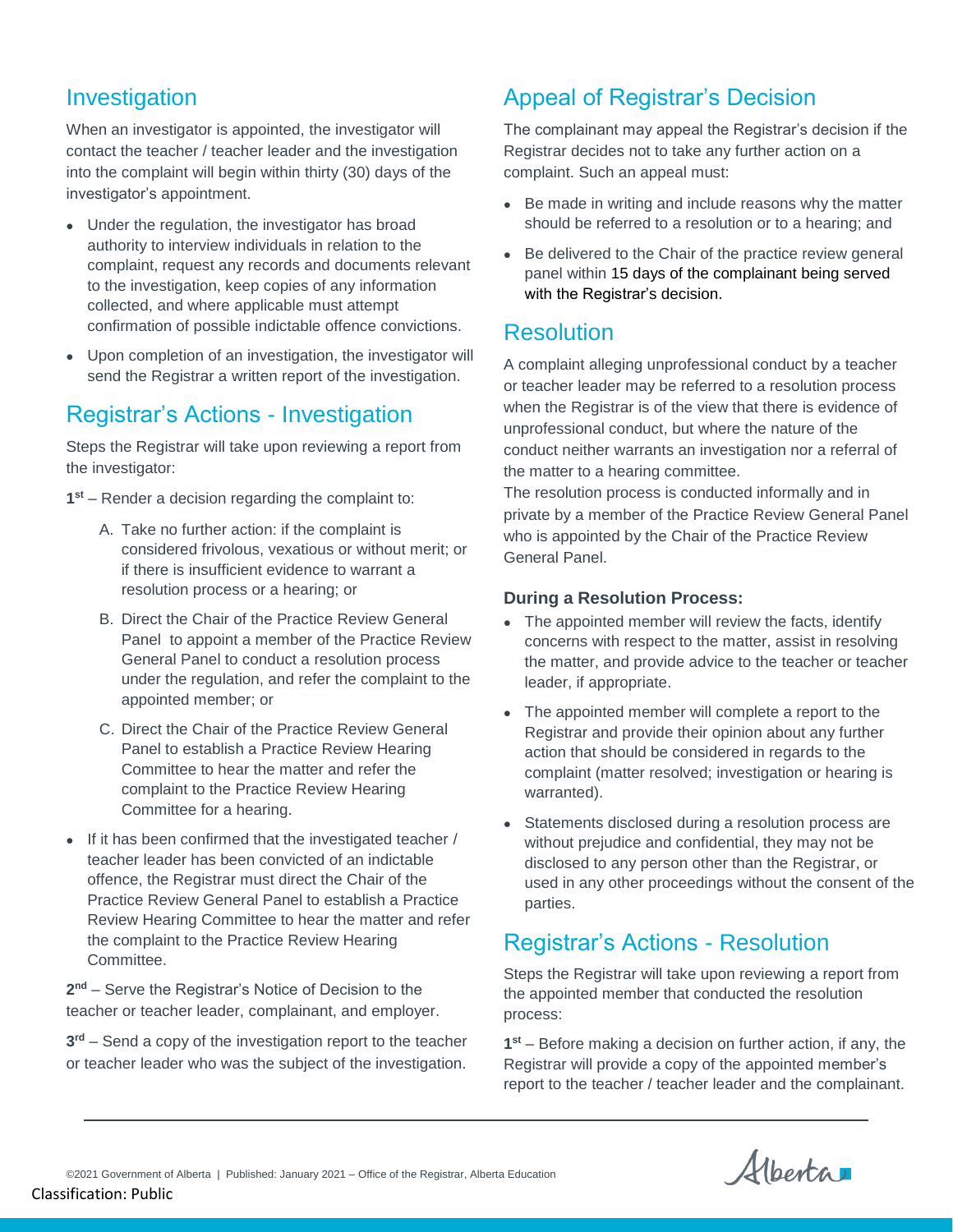**2 nd** – Render a decision on further action, if any, in regards to the complaint.

• The decision of the Registrar in this circumstance is final.

### Hearing / Appeal Hearing

The Chair of the Practice Review General Panel will establish the appropriate committee (Hearing Committee, Appeal Committee or a Complainant Appeal Committee), and will appoint a Chair to that committee to adjudicate the matter.

#### **In Advance of a Proceeding**

The Chair of the appropriate established committee will:

- Set a date, time and location of the proceeding, and notify the involved parties and the teacher's / teacher leader's employer, at least 15 days before the hearing date; and
- Provide involved parties with rules and protocols for the proceeding.

#### **Practice Review Hearings**

Practice review hearings will be open to the public and will follow a legislated processes set out in sections 21-28 of the regulation. Hearings may be held in private, at the discretion of the respective committee, based on strict requirements.

Decisions and/or recommendations of the Practice Review Hearing Committee may be appealed by the involved parties. Appeals may be filed by the Teacher / Teacher Leader, or Registrar, in writing, to the Chair of the Practice Review General Panel, within 15 days of the decision being served onto the respective parties involved in the hearing. If no appeal is filed within the allowed timeframe, the decision and recommendation(s) of the Hearing Committee are sent to the Minister of Education for a final decision.

#### **Practice Review Appeals**

Practice review appeals will be open to the public and will follow a legislated processes set out in sections 30-32 of the regulation. Appeals may be held in private, at the discretion of the respective committee, based on strict requirements.

Decisions and/or recommendation(s) of the Practice Review Appeal Committee are sent to the Minister of Education for a final decision.

#### **Practice Review Complainant Appeals**

Practice review complainant appeal hearings will be held in private and will follow a legislated processes set out in sections 17(6)-17(11) of the regulation. These appeals may be filed by the Complainant where the Registrar has made a decision to take no further action regarding a complaint.

### Decision of the Minister of Education

Upon receiving the decision and recommendation(s) of the Practice Review Hearing Committee or the Practice Review Appeal Committee, the Minister may examine any evidence and the record of the proceeding; and pursuant to section 33 of the regulation do one or more of the following:

- Dismiss the complaint;
- Serve a letter of reprimand on the teacher / teacher leader;
- Suspend one or more of the certificates of the teacher / teacher leader, with or without conditions;
- Cancel one or more of the certificates of the teacher / teacher leaders or cancel one or more of the certificates and issue one or more certificates of a different class, with or without conditions;
- Order that the teacher / teacher leader be ineligible for one or more certificates for a definite or indefinite period of time, with or without conditions.

The decision of the Minister is final and will be shared, in writing, with the: Teacher / Teacher Leader, Registrar, Complainant (if any), and employer.

Alberta